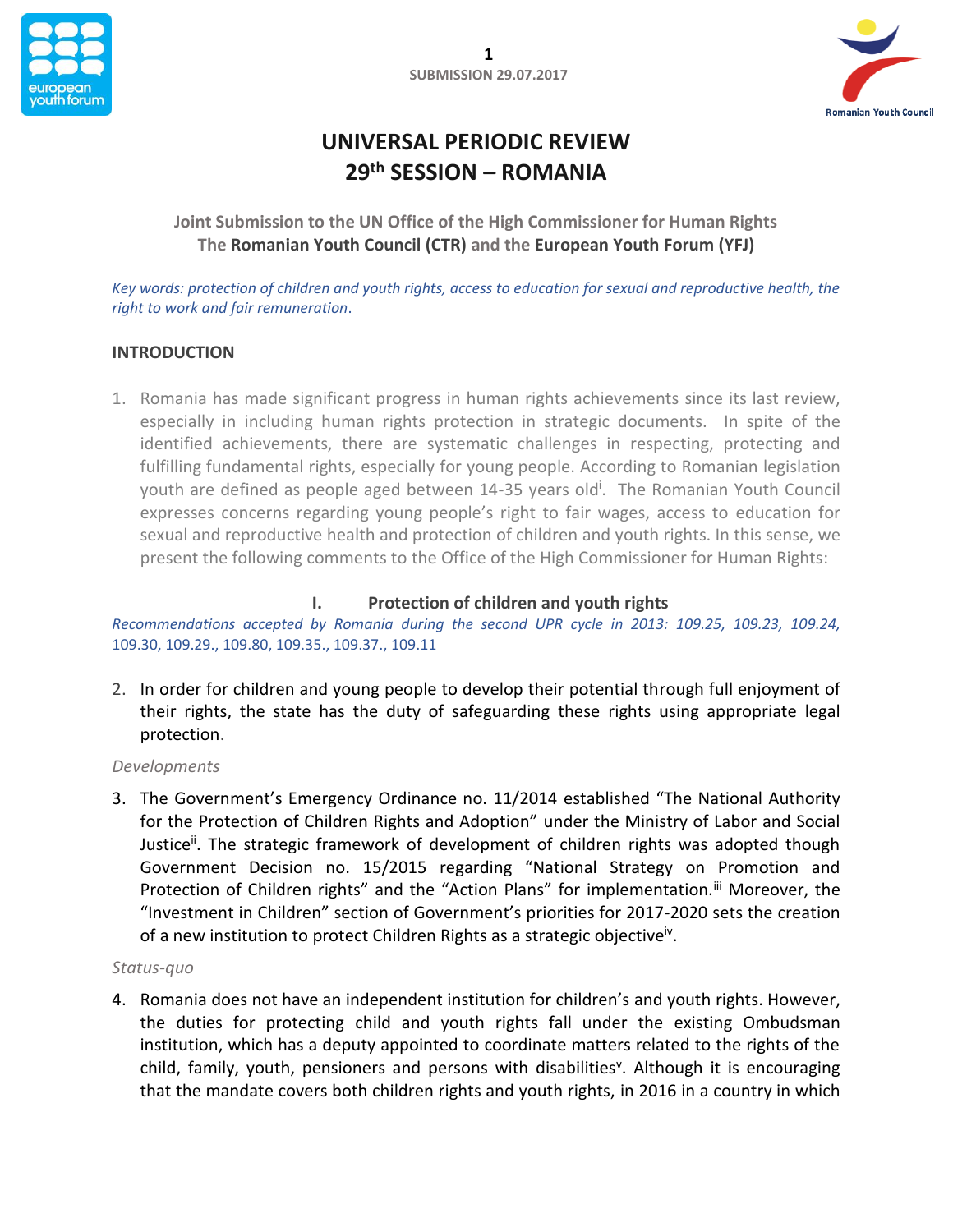



the percentage of young people living at risk of poverty or social exclusion is 48.5%<sup>vi</sup>, the rate of early leaving school of 19.1%<sup>vii</sup> and 57.279 children in State Protection<sup>viii</sup>, the number of petitions submitted to Ombudsman was 160 for children rights, and 67 for youth and families<sup>ix</sup>.

- 5. Despite the legal and policy context, in 2016 the Parliament rejected legislative proposal no. 139/2016 for establishing the Children's Ombudsman as an institution for protecting, monitoring, and reporting on the realization of children rights<sup>x</sup>. This poses a real challenge to the potential of safeguarding the rights of young generation.
- 6. Recent developments<sup>xi</sup> indicate that until the end of 2017, the Ministry of Labor and Social Justice will establish the "Children's Ombudsman". Although the initiative is encouraging due to the willingness to create this structure, it raises serious doubts regarding the independence of this mechanism and of how the structure will further ensure the safeguard of youth rights also. The significant progress in the protection of child and youth rights has therefore not yet translated into a comparable improvement in protection of the status of those rights.

# **7. RECOMMENDATION:**

- **A. Create an independent and autonomous Children's Ombudsman under existing Ombudsman institution with clear objectives and power to protect and to monitor children's rights and to ensure also protection of youth rights.**
- **B. Develop accessible, youth friendly and safe mechanisms, as an example an online platform that involves relevant stakeholders into the process of reporting violations of children and youth rights.**
- **C. Ensure stable and continuous funding for non-profit organizations working on raising awareness on children and youth rights.**

# **II. Access to education for sexual and reproductive health**

*Recommendations accepted by Romania during the second UPR cycle in 2013: 109.111, 109.112*

8. Considered as the basis for the health and well-being of young people, education for sexual and reproductive health delivered within a safe and enabling learning environment, scientifically accurate, culturally and age-appropriate, gender-sensitive and life skills-based has a positive and life-long effect<sup>xii</sup>.

## *Developments*

9. Romania has adopted Government Decision no. 1028/ 2014 which has approved the National Health Strategy 2014 - 2020 and the Action Plan for the implementation of the national strategy. Sexual and reproductive education was introduced as mandatory in The Law 272/2004 for protection and promotion of children's rights" xiii. The National Youth Strategy 2014-2020<sup>xiv</sup> states that "the large number of births and abortions in adolescents under the age of 19 is an alarm signal and the reduction is a special challenge". However, in practice Romania, does not secure access for young people and adolescents to education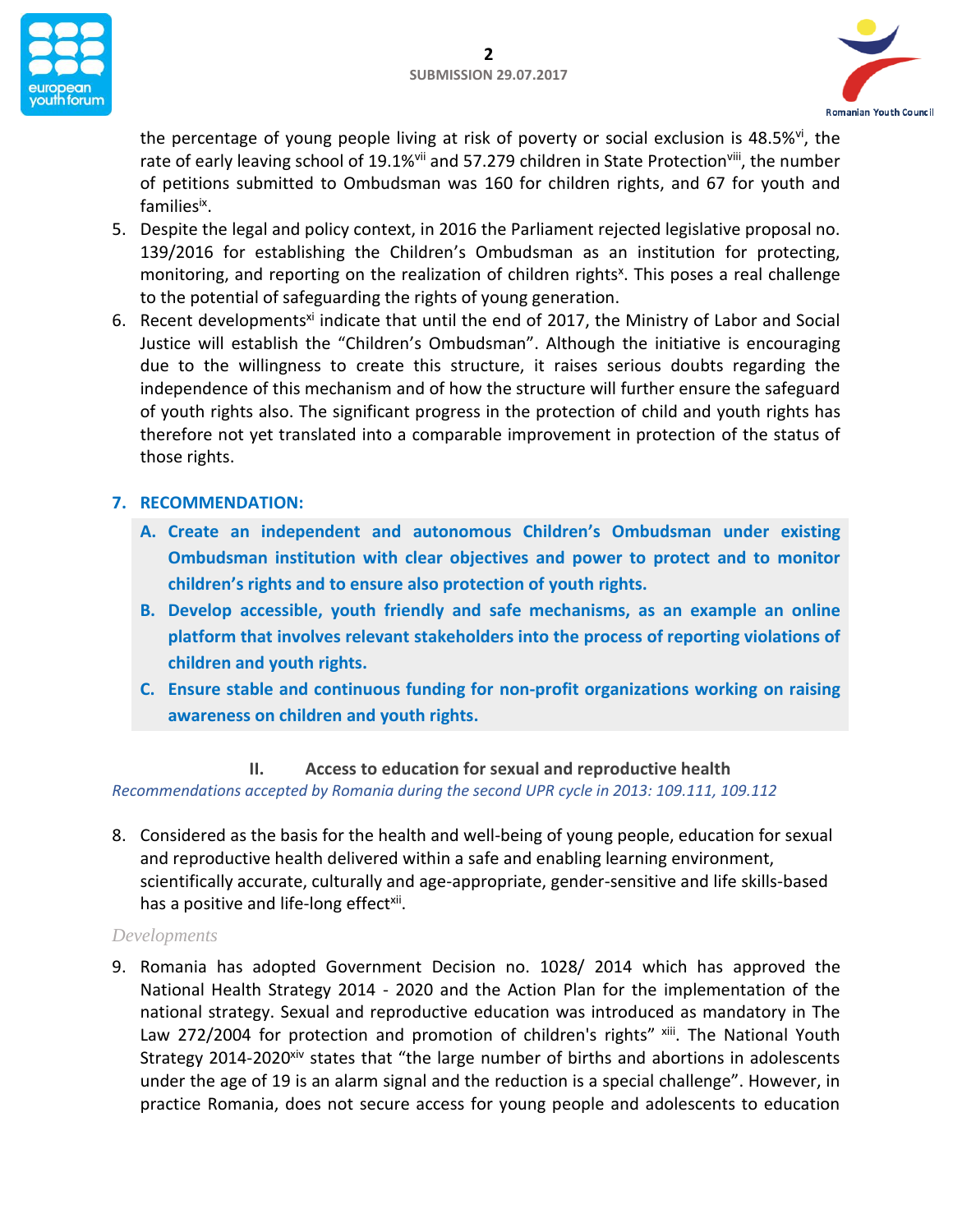



for sexual and reproductive health, and it is still not efficiently realized or recognized as a real priority.

### *Status-quo*

- 10. The Order of the MENCS no. 3590/2016, which regulates core curriculum for primary education does not include any mandatory or optional course explicitly aimed at education for sexual and reproductive health<sup>xv</sup>. The Order refers to an optional course called "education for health<sup>xvi"</sup>, which does not include the sexuality education curriculum and it does not address social and psychological aspects of sexuality, being limited to biological aspects and pregnancy or disease prevention. According to the representative of Parents Federation only 6% of parents choose "education for health" as an optional course<sup>xvii</sup>. The core curriculum for secondary education is in the revision process.
- 11. Eurostat shows that Romania still has the highest share of births of first children to teenage mothers<sup>xviii</sup> in European Union, with 15.6% of total births of first children. According to the National Institute of Statistics in 2015, there were 15,176 births of first children from mothers under 19 years old<sup>xix</sup>. In spite of the fact that Romania sets at strategic level among its main objectives the improvement of health conditions and nutrition of mother and child, with a specific focus on reducing the number of unwanted pregnancies, there are still no real measures for young people to acquire accurate information.

## **12. RECOMMENDATIONS:**

- **A. Introduce education for sexual and reproductive health in the core curriculum for secondary education.**
- **B. Develop mandatory teacher training courses on comprehensive, scientifically accurate, culturally and age-appropriate, gender-sensitive and life skills-based education for sexual and reproductive health, using a cross-sectorial approach.**
- **C. Create opportunities in formal education settings for specialized NGOs to promote sexual and reproductive health.**
- **D. Commit to the "Global Strategy for Women's, Children's and Adolescents' Health 2016-2030" indicators.**
	- **III. Right to work and fair remuneration for young people**
- 13. An autonomous young generation requires investment and protection of their right to gainful employment. One of the key aspects in ensuring stability is a successful and smooth transition from education to the labor market in order to get a decent and stable job.

#### *Developments*

14. Romania's employment policies are guided by the National Employment Strategy 2014 –  $2020<sup>xx</sup>$  which is built on the EU 2020 Employment Strategy, focusing on the reduction of youth unemployment. In 2014-2015 Romania implemented the Youth Guarantee<sup>xxi</sup>. Economic rights are also strategically developed though the "National strategy of National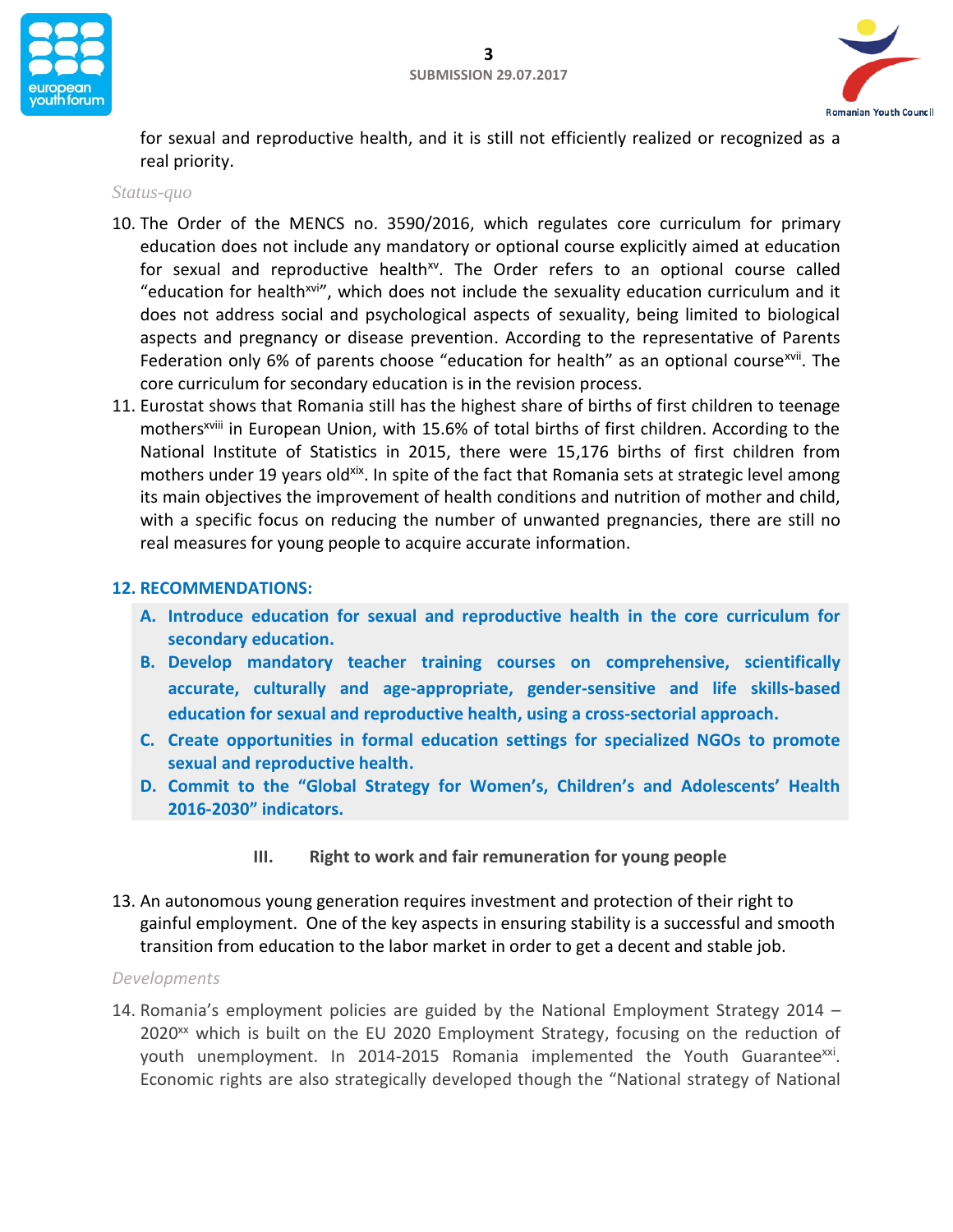



Agency for Employment<sup>xxii</sup>" and "National Strategy on Social Inclusion and Poverty Reduction 2015-2020xxiii".

#### *Status-quo*

- 15. The 2017-2020 Government priorities identify the following strategic objectives: *creating the programme for the first salary, promoting legislation for young people to ensure a coherent transition from the education system to the labor market and promoting the*  transformation of internships into permanent work contracts<sup>xxiv</sup>. Despite the strategic effort of Romania regarding the transition from education and training to the labor market, there is a gap in which young people suffer from discrimination and lack of access to their right to gainful employment. According to the National Agency for Employment, 59% of employees do not hire young people without experience.
- 16. In this context, internship experience becomes a standard requirement for young people to be able to get a job, but they are inaccessible for many young people because these programmes are usually unpaid. As Romania does not have a legal framework for internships, young people are prevented from gaining access to social protection schemes (health, unemployment and pensions) and from appropriate financial compensation while undertaking internships. Due to lack of regulation companies and public authorities that are willing to provide internships are forced to resort to inappropriate legal solutions such as voluntary contracts or fixed-term employment contracts<sup>xxv</sup>.
- 17. Unpaid internships are inaccessible to young people who do not have the financial means to support themselves. Furthermore, they constitute a violation of the right to employment and fair remuneration when they are undertaken outside a formal study programme.
- 18. In this context, the lack of regulation for internships, which are critical to bridging the gap between education and labor, limits young people's chances to be autonomous and prevent them from access to gainful employment.

#### **19. RECOMMANDATIONS**

- **A. Establish a legal basis providing for paid, quality internships by introducing a dedicated legal framework or amending existing labor legislation in order to facilitate the transition from education to professional life though programmes that are accessible to all young people.**
- **B. Prohibit the practice of unpaid internships.**
- **C. Ratify the Optional Protocol to the International Covenant on Economic, Social and Cultural Rights.**